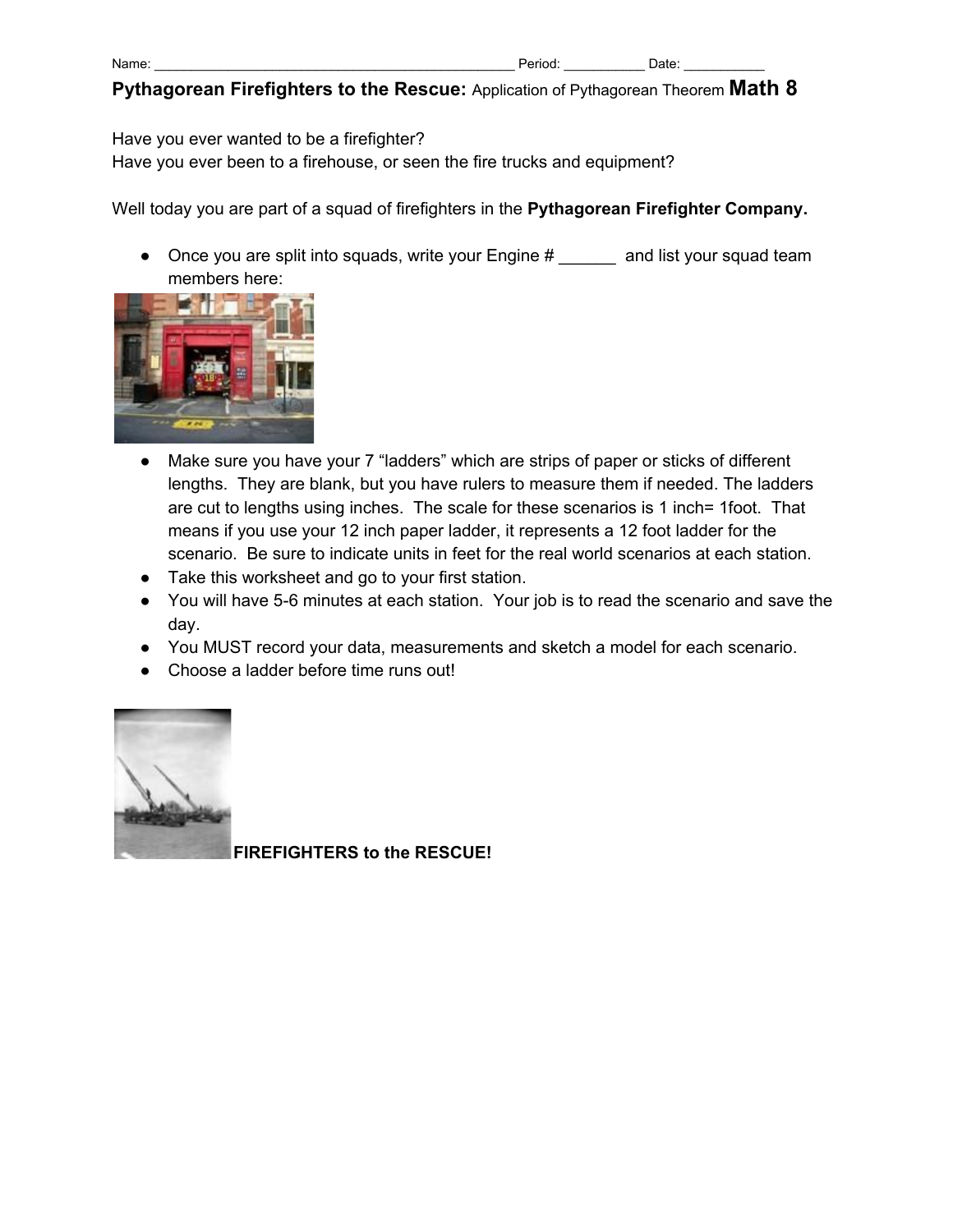First you must complete the pretraining below, then you may find your station and begin.





What is a hypotenuse?

What is the equation for the Pythagorean Theorem?

Find the missing side: (Note to designer - provide a right triangle with leg side lengths 3 and 4. Put c on the hypotenuse - students will solve for c: similar to below)

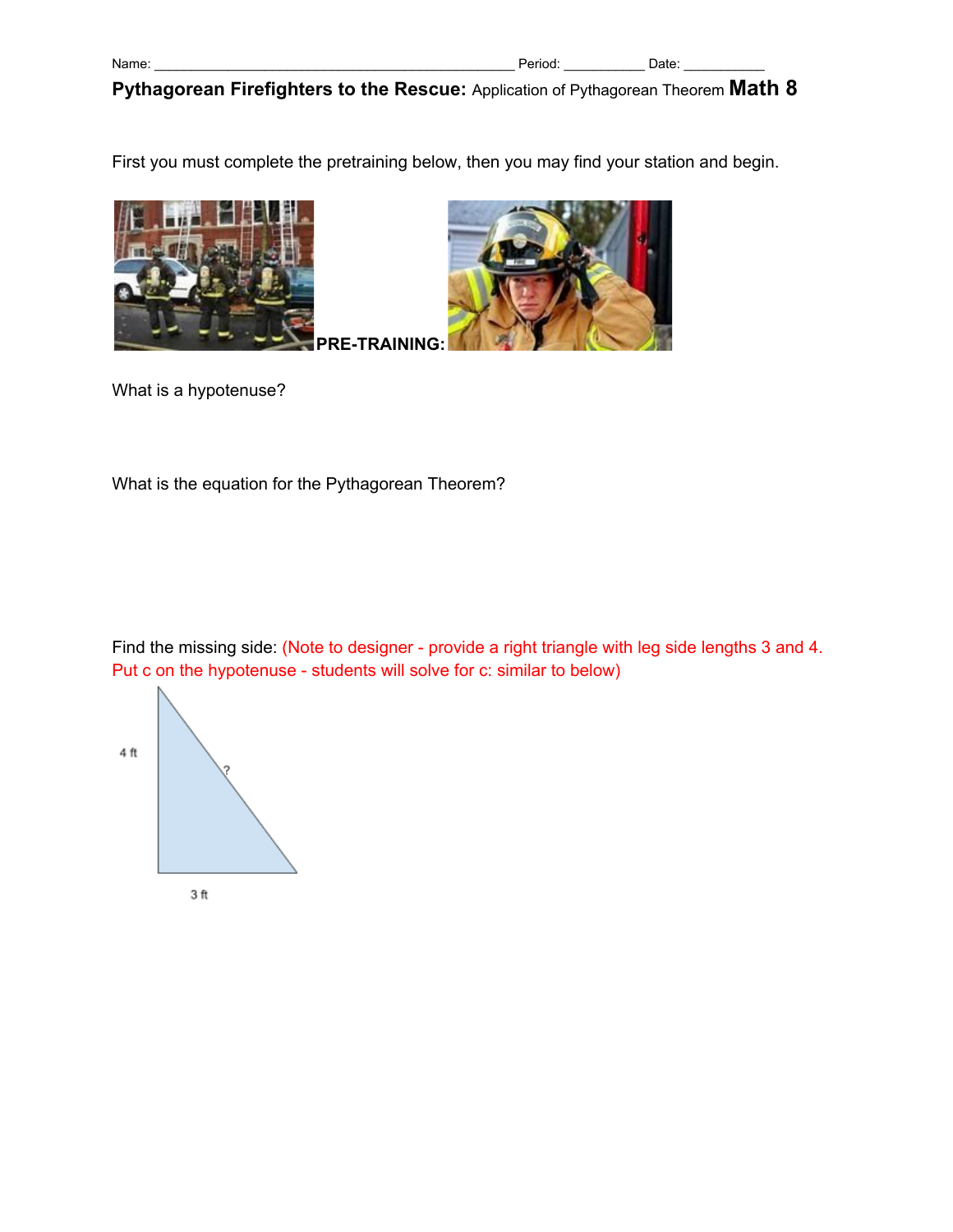**Stations and Scenarios** - You may not visit the stations in order, so be sure to keep track of your work in the correct place. *(Teacher - you can cut these out and leave copies at each station)*

*Students MUST: Take measurements in inches, sketch the scenario, label side lengths and solve the problem. Write the answers in feet for the units. Remember the scale is 1 inch=1 foot.*

(note - designer can provide a blank right triangle for students to label, or the spaces below can be blank workspace)

### **Station 1:**



A cat is stuck in a tree. She is on a branch that is 12 feet off the ground. If you can set your ladder anywhere from 4-5 feet from the base of the tree, what length ladder do you need?

#### **Station 2:**



There is a fire on the third story of a building. You can see flames coming out of a window, so you decide to put a ladder to the window next to it. The window is 36ft high. What size ladder do you need if you place the ladder 15 ft from the bottom of the building?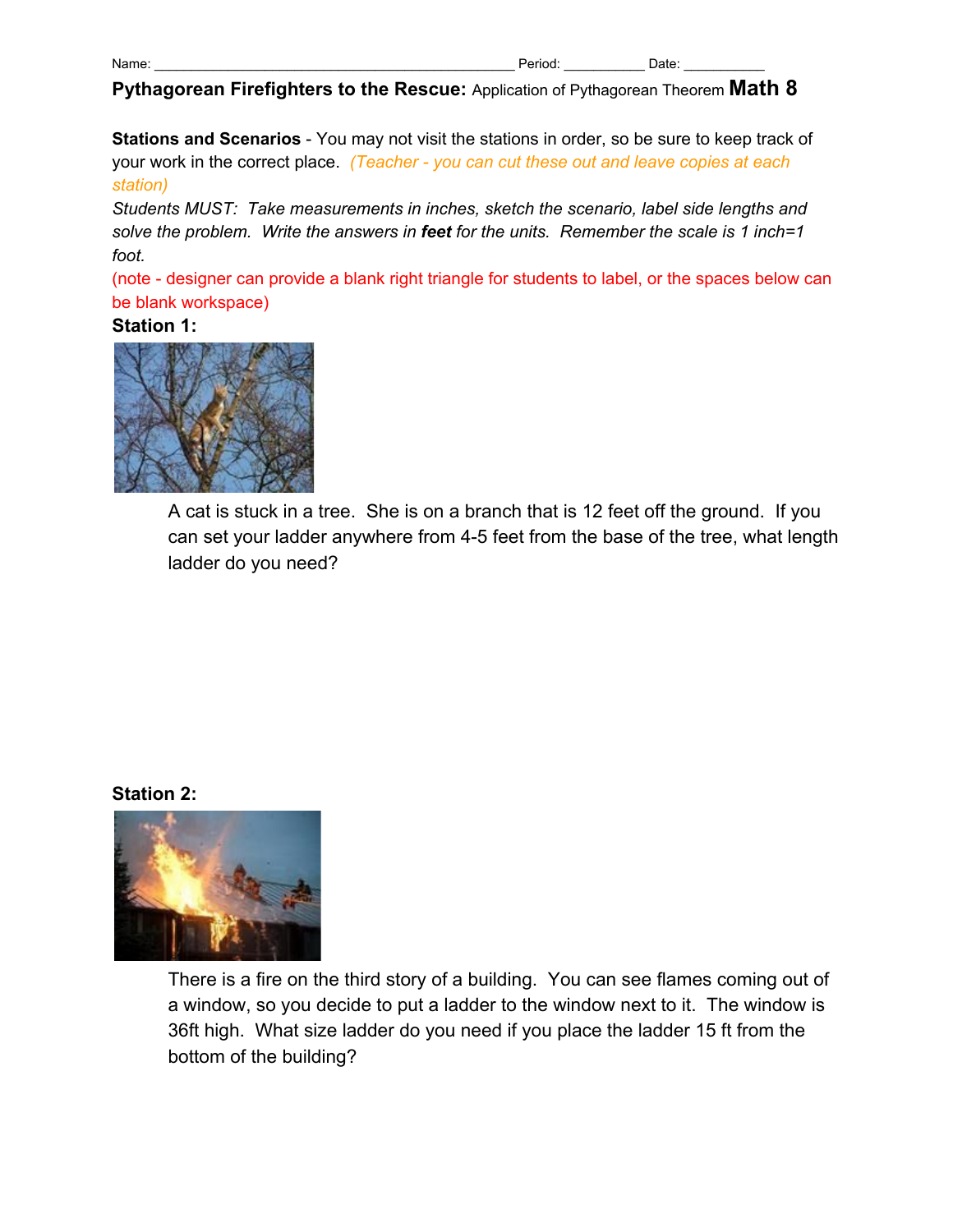## **Station 3:**



An air conditioning unit on the roof of the school building needs to be inspected. If you use your 50 ft ladder, and place it on the ground 14 feet from the edge of the building, how tall is the school roof?

### **Station 4:**



At a town celebration, a ladder truck is parked and has an American flag flying from one of the ladders that is sticking into the air. If the flag is flying from a 60ft ladder, and the truck is 36 ft long, how high is the flag from the truck?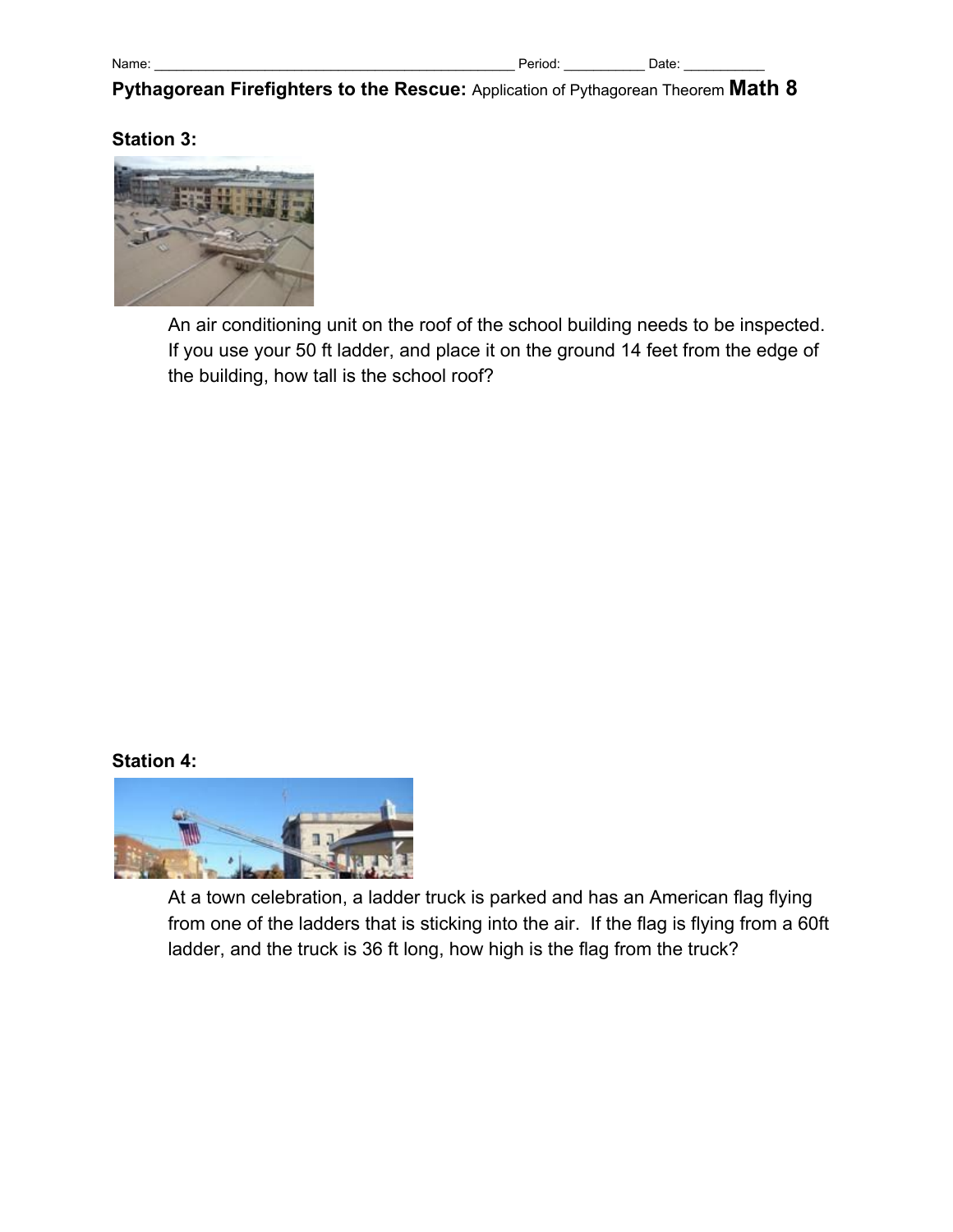### **Station 5:**



The fire has been extinguished, but the stairway is blocked. Firefighters must get the people out of the building. There's a balcony 24 feet up, what size ladder do you need?

### **Station 6:**



Did you know that a cow can walk up stairs but not down them if they are too steep? There's a cow 8 feet up in the barn and she needs help! If you can get up there to lower down a ramp and lead her down, then she will be safe. What size ladder do you need? Be sure to use a ladder from your choices and also show how far the ladder needs to be placed.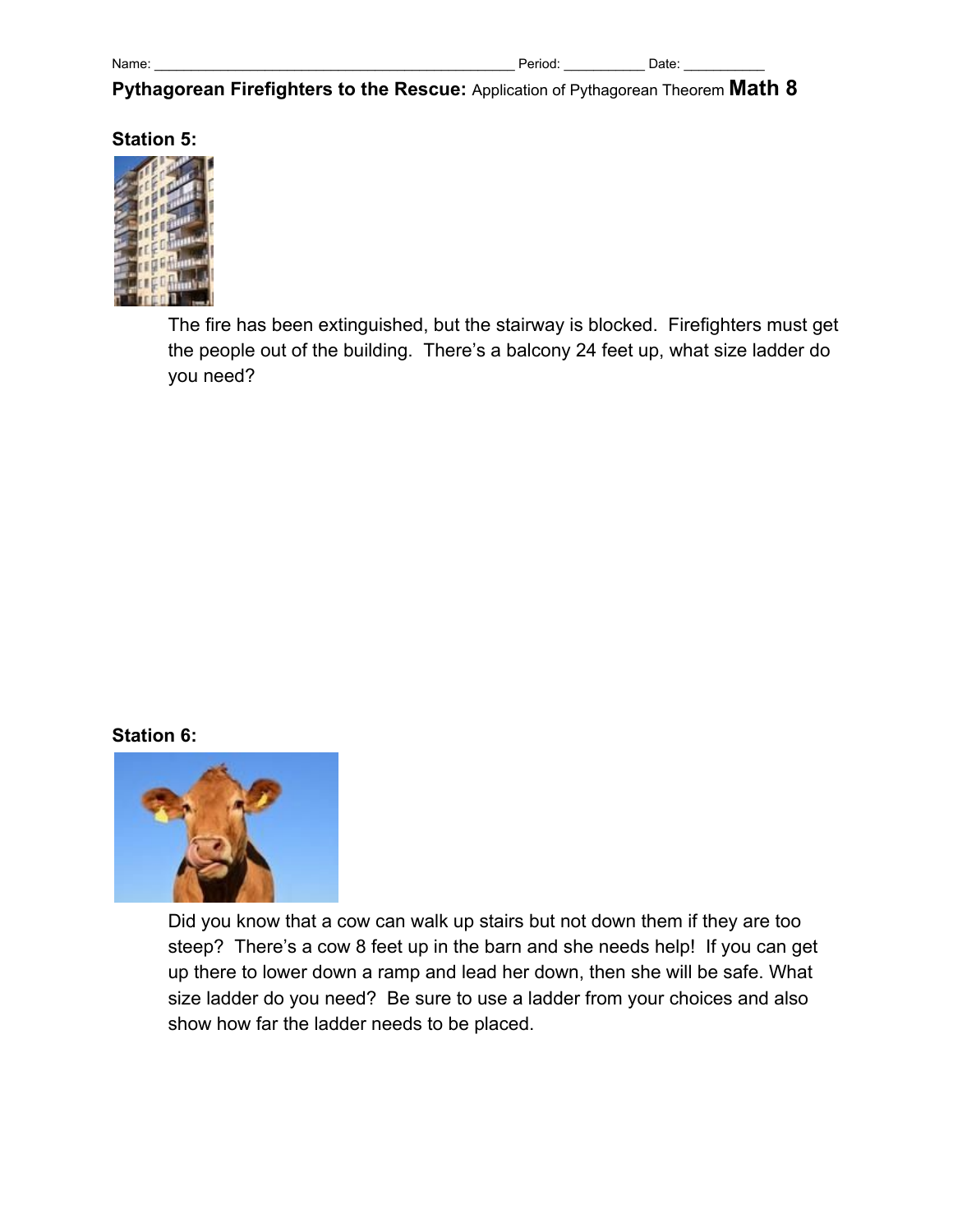# *Did your ladder choice save the day?*

- 1. Which scenario was the most difficult? Why?
- 2. Did you see any patterns? Explain.

- 3. Which dimensions or factors do firefighters have to think about or adjust in order to reach different heights?
- 4. Find the length of the ladder: (Note provide a right triangle with the 9 and 40 labeled on the legs, and the "ladder"/hypotenuse labeled "c" or "?" (triangle: 9, 40, 41) Similar to image below: